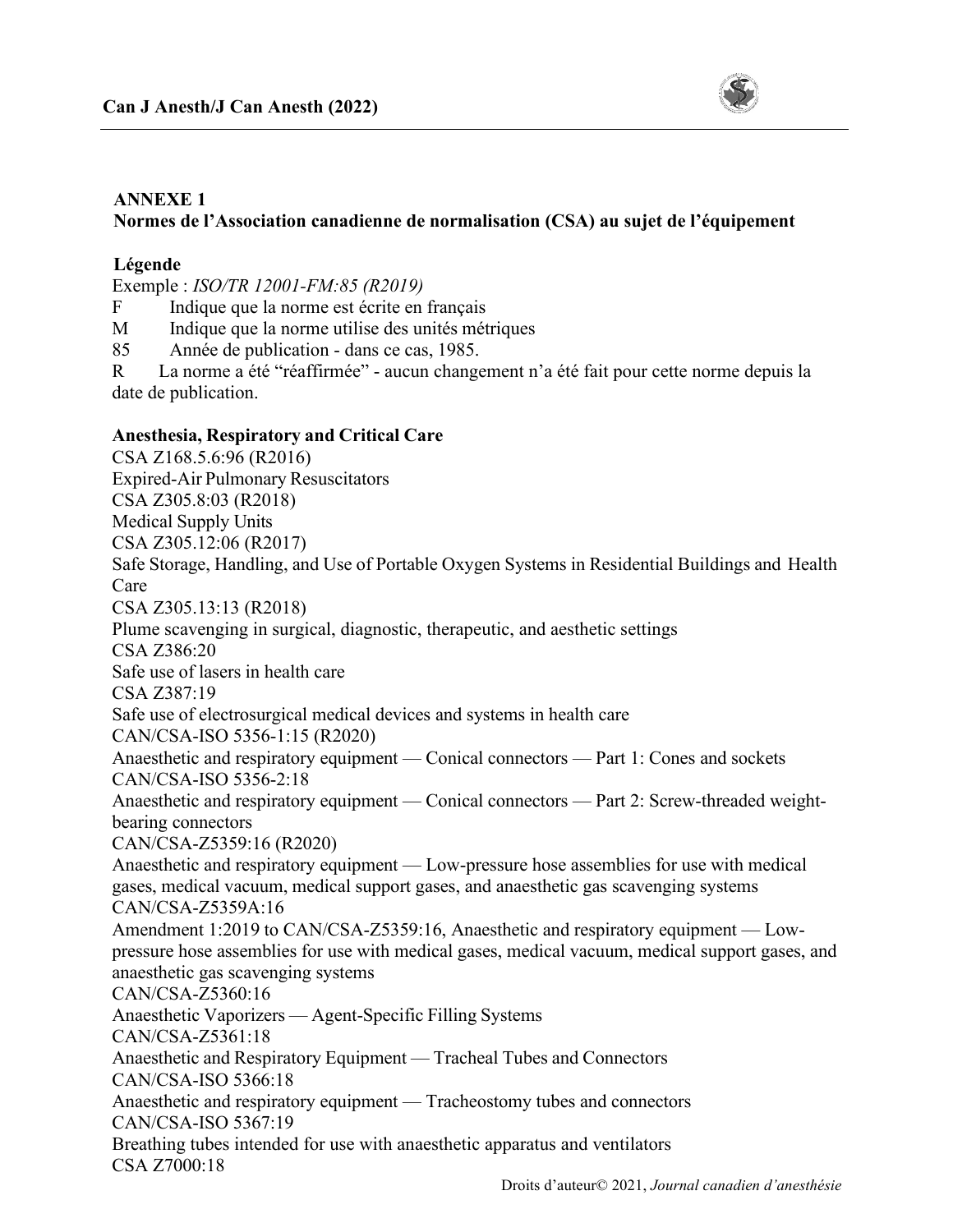General requirements for quality management and safety in perioperative settings CSA-Z7396.1:17 Medical gas pipeline systems - Part 1: Pipelines for medical gases, medical vacuum, medical support gases, and anaesthetic gas scavenging systems CAN/CSA-Z8836:19 Suction Catheters for Use in the Respiratory Tract CAN/CSA-Z9170-1:19 Terminal units for medical gas pipeline systems - Part 1: Terminal units for use with compressed medical gases, vacuum, and anaesthetic gas scavenging systems CAN/CSA-Z9360-1:07 (R2017) Anaesthetic and Respiratory Equipment - Heat and Moisture Exchangers (HMEs) for Humidifying Respired Gases in Humans - Part 1: HMEs for Use with Minimum Tidal Volumes of 250 ml CAN/CSA-Z9360-2:07 (R2017) Anaesthetic and Respiratory Equipment - Heat and Moisture Exchangers (HMEs) for Humidifying Respired Gases in Humans - Part 2: HMEs for Use with Tracheostomized Patients Having Minimum Tidal Volumes of 250 ml CAN/CSA-Z10079-1:16 Medical Suction Equipment — Part 1: Electrically Powered Suction Equipment — Safety Requirements CAN/CSA- Z10079-1: 15/ AMD 1:2018 Medical Suction Equipment — Part 1: Electrically Powered Suction Equipment — Safety Requirements CAN/CSA-Z10079-2:14 (R2019) Medical Suction Equipment — Part 2: Manually Powered Suction Equipment CAN/CSA-Z10079-3:14 (R2019) Medical Suction Equipment — Part 3: Suction Equipment Powered from a Vacuum or Pressure Source CAN/CSA-Z10083:08 (R2013) Oxygen concentrator supply systems for use with medical gas pipeline systems CAN/CSA-ISO-Z11195:19 Gas mixers for medical use - Stand-alone gas mixers CAN/CSA-Z10524 -1:19 Pressure Regulators and Pressure Regulators with Flow-Metering Devices for Medical Gas Systems CAN/CSA-Z10524-2:19 Pressure regulators for use with medical gases - Part 2: Manifold and line pressure regulators CAN/CSA-Z10524-3:19 Pressure regulators for use with medical gases - Part 3: Pressure regulators integrated with cylinder valves CAN/CSA-Z10524-4:12 (R2017) Pressure regulators for use with medical gases - Part 4: Low-pressure regulators CAN/CSA-Z10651-2:06 Lung Ventilators for Medical Use — Particular Requirements for Basic Safety and Essential Performance — Part 2: Home Care Ventilators for Ventilator-Dependent Patients CAN/CSA-Z10651-3:98 (R2018) Lung Ventilators for Medical Use — Part 3: Particular Requirements for Emergency and Transport Ventilators CAN/CSA-Z10651-4:08 (R2018) Lung ventilators - Part 4: Particular requirements for operator-powered resuscitators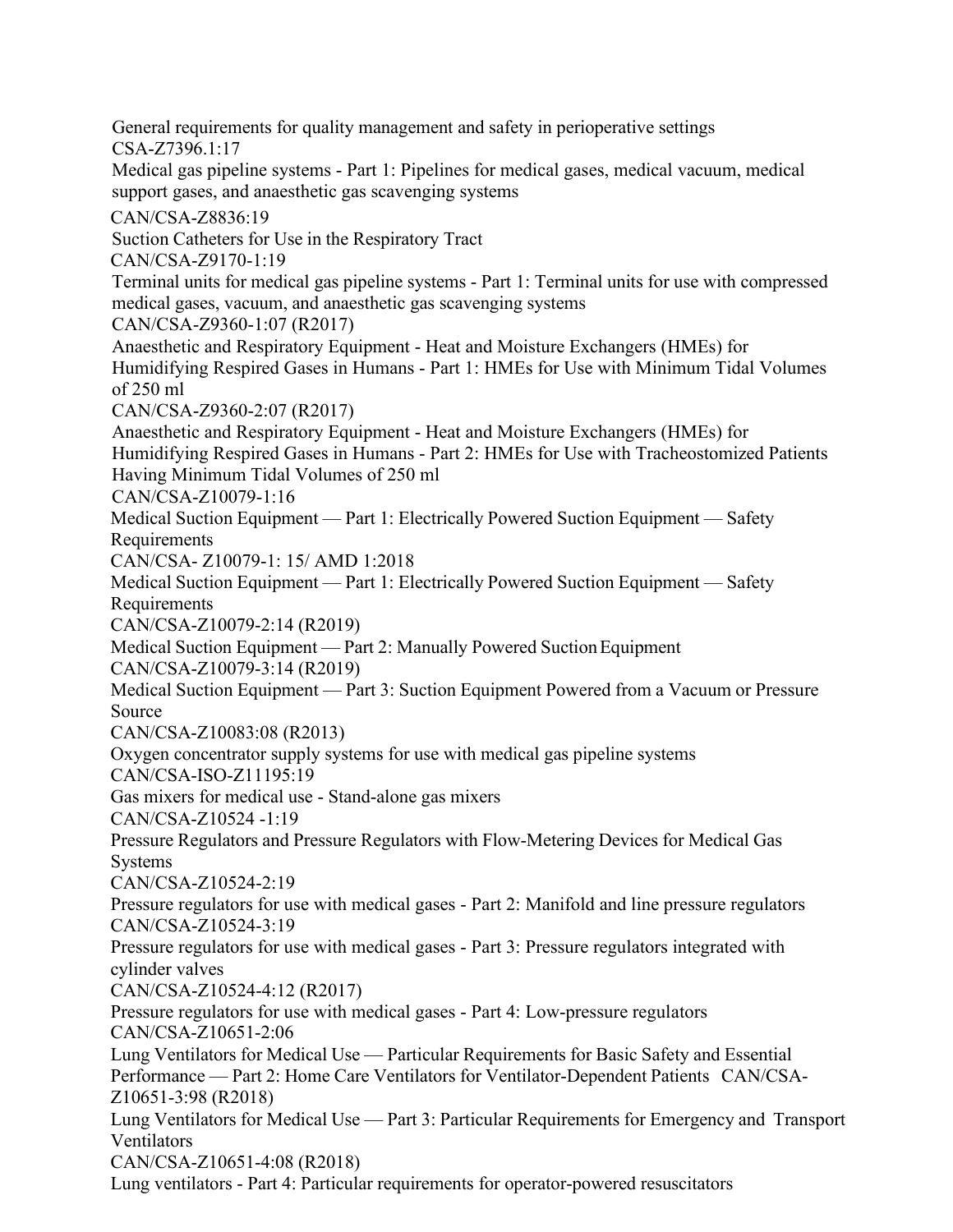CAN/CSA-Z10651-5:08 (R2018)

Lung ventilators for medical use - Particular requirements for basic safety and essential performance - Part 5: Gas-powered emergency resuscitators

CAN/CSA-ISO/TR-Z13154:19

Medical electrical equipment - Deployment, implementation and operational guidelines for identifying febrile humans using a screening thermograph

CAN/CSA-Z15002:12 (R2017)

Flow-metering devices for connection to terminal units of medical gas pipeline systems CAN/CSA-Z17510:15 (R2019)

Medical devices - Sleep apnoea breathing therapy - Masks and application accessories CAN/CSA-Z18777:08 (R2018)

Transportable Liquid Oxygen Systems for Medical Use - Particular Requirements CAN/CSA- Z18778:08 (R2018)

Respiratory Equipment - Infant Monitors - Particular Requirements CAN/CSA-Z18835:19

Inhalational anaesthesia systems - Draw-over anaesthetic systems

CAN/CSA-Z23328-1:04 (R2019)

Breathing System Filters for Anaesthetic and Respiratory Use — Part 1: Salt Test Method to Assess Filtration Performance

CAN/CSA-Z23328-2:03 (R2018)

Breathing System Filters for Anaesthetic and Respiratory Use — Part 2: Non-Filtration Aspects CAN/CSA-Z23747:18

Anaesthetic and respiratory equipment - Peak expiratory flow meters for the assessment of pulmonary function in spontaneously breathing humans

CAN/CSA-Z26825:10 (R2020)

Anaesthetic and respiratory equipment - User-applied labels for syringes containing drugs used during anaesthesia - Colours, design and performance

# **Applications of Electricity in Health Care**

CAN/CSA-C22.2 NO. 60601-1:14 (R2018)

Medical electrical equipment - Part 1: General requirements for basic safety and essential performance

CAN/CSA-C22.2 NO. 60601-1-2

Medical electrical equipment - Part 1-2: General requirements for basic safety and essential performance - Collateral standard: Electromagnetic disturbances - Requirements and tests CAN/CSA-C22.2 NO. 60601-1-3

Medical electrical equipment - Part 1-3: General requirements for basic safety and essential performance - Collateral standard: Radiation protection in diagnostic X-ray equipment CAN/CSA-C22.2 NO. 60601-1-6

Medical electrical equipment — Part 1-6: General requirements for basic safety and essential performance - Collateral standard: usability

CAN/CSA-C22.2 NO. 60601-1-8

Medical electrical equipment — Part 1-8: General requirements for basic safety and essential performance - Collateral standard: general requirements, tests and guidance for alarm systems in medical electrical equipment and medical electrical systems

CAN/CSA-C22.2 NO. 60601-1-9

Medical electrical equipment - Part 1-9: General requirements for basic safety and essential performance - Collateral standard: Requirements for environmentally conscious design CAN/CSA-C22.2 NO. 60601-1-10

Medical electrical equipment — Part 1-10: General requirements for basic safety and essential performance - Collateral standard: Requirements for the development of physiologic closed-loop controllers

CAN/CSA-C22.2 NO. 60601-1-11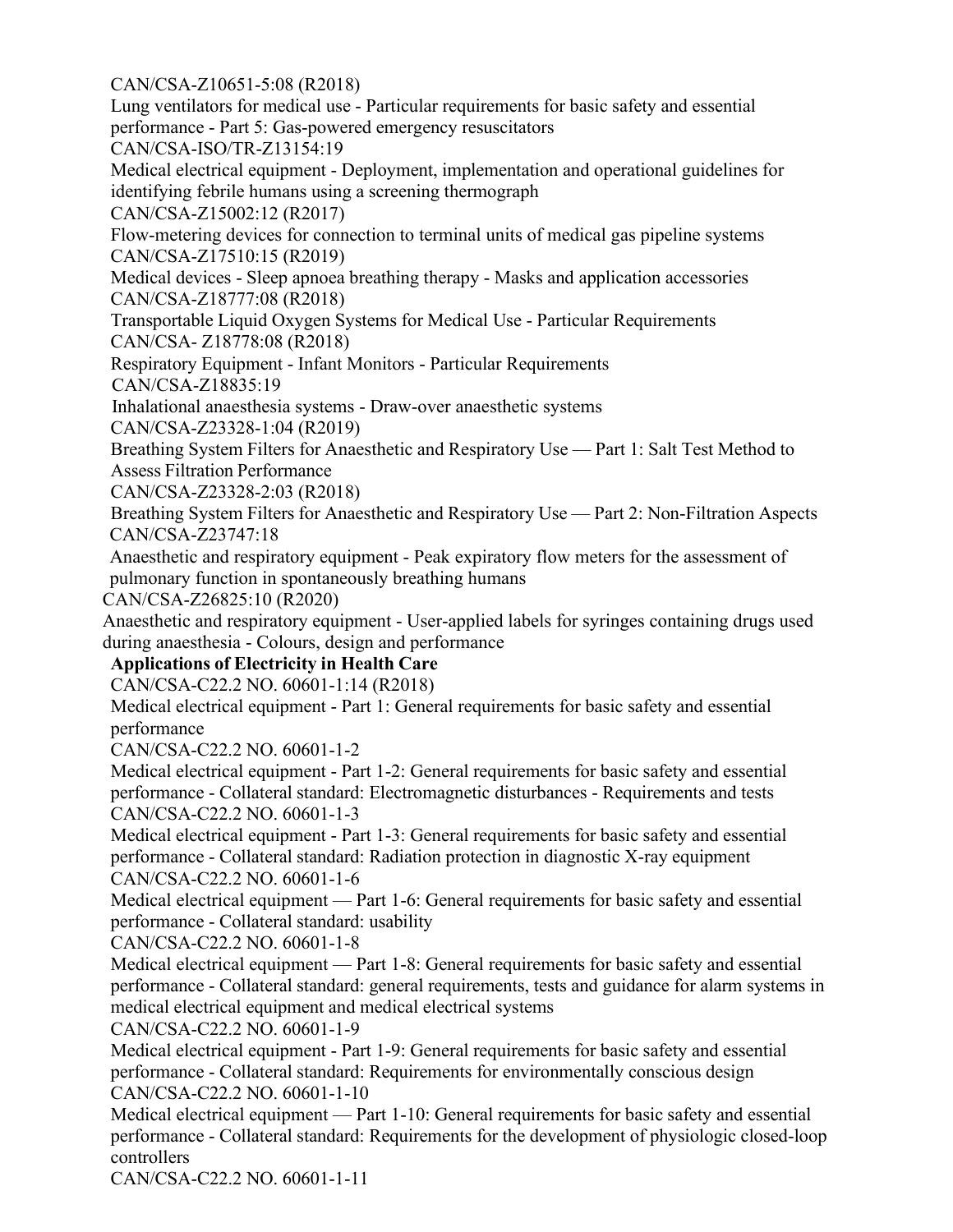Medical electrical equipment - Part 1-11: General requirements for basic safety and essential performance - Collateral standard: Requirements for medical electrical equipment and medical electrical systems used in the home healthcare environment

CAN/CSA-C22.2 NO. 60601-1-12

Medical electrical equipment - Part 1-12: General requirements for basic safety and essential performance - Collateral standard: Requirements for medical electrical equipment and medical electrical systems intended for use in the emergency medical services environment CAN/CSA-C22.2 NO. 60601-2-1

Medical electrical equipment - Part 2-1: Particular requirements for the basic safety and essential performance of electron accelerators in the range 1 mev to 50 mev

CAN/CSA-CSA C22.2 NO. 60601-2-2

Medical electrical equipment - Part 2-2: Particular requirements for the basic safety and essential performance of high frequency surgical equipment and high frequency surgical accessories CAN/CSA-C22.2 NO. 60601-2-3

Medical electrical equipment - Part 2-3: Particular requirements for the basic safety and essential performance of short-wave therapy equipment

CAN/CSA-C22.2 NO. 60601-2-4

Medical electrical equipment - Part 2-4: Particular requirements for the basic safety and essential performance of cardiac defibrillators

CAN/CSA-C22.2 NO. 60601-2-5

Medical electrical equipment - Part 2-5: Particular requirements for the basic safety and essential performance of ultrasonic physiotherapy equipment

CAN/CSA-C22.2 NO. 60601-2-6

Medical electrical equipment - Part 2-6: Particular requirements for the basic safety and essential performance of microwave therapy equipment

CAN/CSA-C22.2 NO. 60601-2-8

Medical electrical equipment - Part 2-8: Particular requirements for the basic safety and essential performance of therapeutic x-ray equipment operating in the range 10 kv to 1 mv

CAN/CSA-C22.2 NO. 60601-2-10

Medical electrical equipment - Part 2-10: Particular requirements for the basic safety and essential performance of nerve and muscle stimulators

CAN/CSA-C22.2 NO. 60601-2-11:15 (R2019)

Medical electrical equipment - Part 2-11: Particular requirements for the basic safety and essential performance of gamma beam therapy equipment

CAN/CSA-C22.2 NO. 60601-2-16

Medical electrical equipment - Part 2-16: Particular requirements for the basic safety and essential performance of haemodialysis, haemodiafiltration and haemofiltration equipment

CAN/CSA-C22.2 NO. 60601-2-17

Medical electrical equipment - Part 2-17: Particular requirements for the basic safety and essential performance of automatically-controlled brachytherapy afterloading equipment

CAN/CSA-C22.2 NO. 60601-2-18

Medical electrical equipment - Part 2-18: Particular requirements for the basic safety and essential performance of endoscopic equipment

CAN/CSA-C22.2 NO. 60601-2-19

Medical electrical equipment - Part 2-19: Particular requirements for the basic safety and essential performance of infant incubators

CAN/CSA-C22.2 NO. 60601-2-20

Medical electrical equipment - Part 2-20: Particular requirements for the basic safety and essential performance of infant transport incubators

CAN/CSA-C22.2 NO. 60601-2-21

Medical electrical equipment - Part 2-21: Particular requirements for the basic safety and essential performance of infant radiant warmers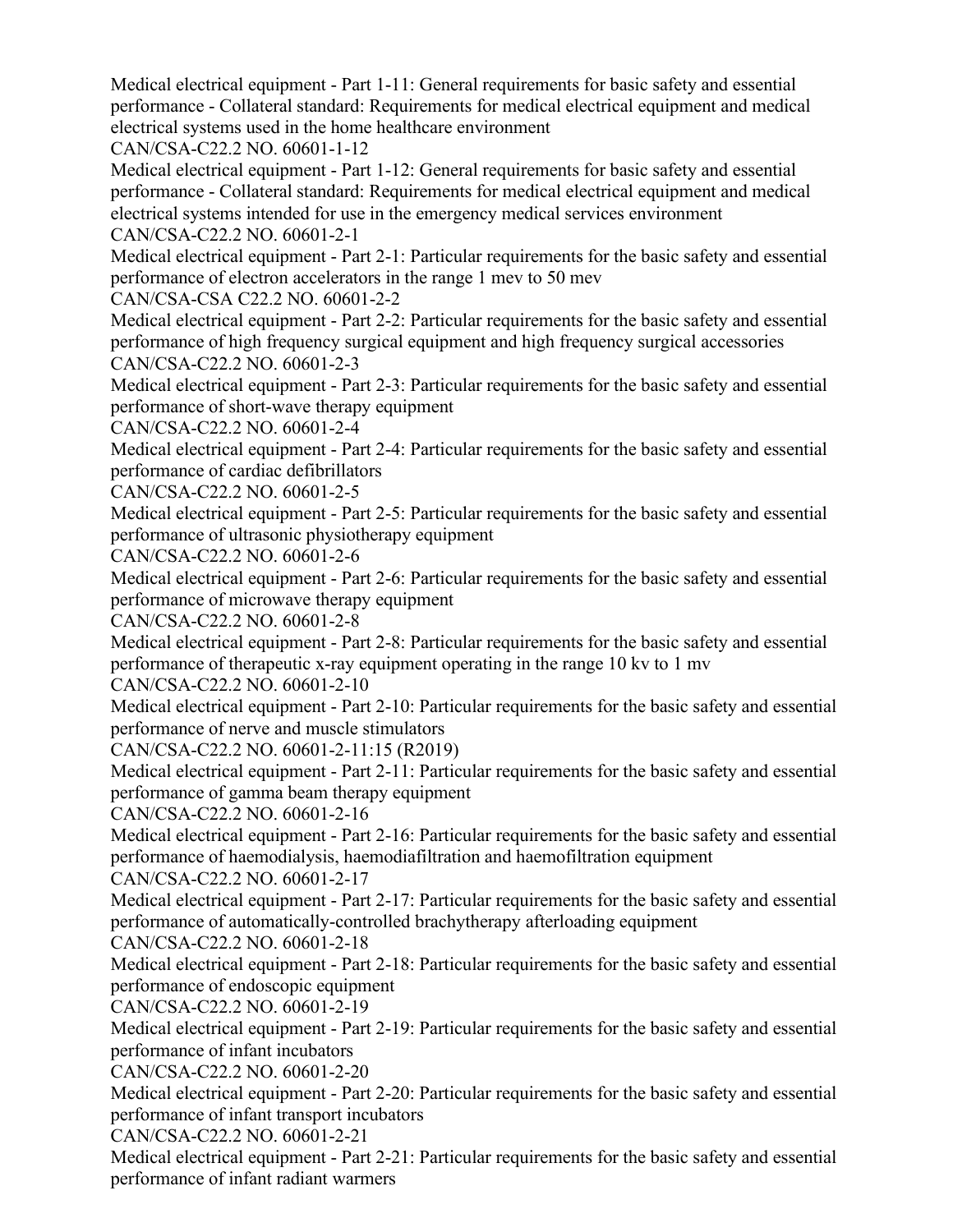CAN/CSA-C22.2 NO. 60601-2-22

Medical electrical equipment - Part 2-22: Particular requirements for basic safety and essential performance of surgical, cosmetic, therapeutic and diagnostic laser equipment

CAN/CSA-C22.2 NO. 60601-2-23

Medical electrical equipment - Part 2-23: Particular requirements for the basic safety and essential performance of transcutaneous Partial pressure monitoring equipment

CAN/CSA-C22.2 NO. 60601-2-24

Medical electrical equipment - Part 2-24: Particular requirements for the basic safety and essential performance of infusion pumps and controllers

CAN/CSA-C22.2 NO. 60601-2-25

Medical electrical equipment - Part 2-25: Particular requirements for the basic safety and essential performance of electrocardiographs

CAN/CSA-C22.2 NO. 60601-2-26

Medical electrical equipment - Part 2-26: Particular requirements for the basic safety and essential performance of electroencephalographs

CAN/CSA-C22.2 NO. 60601-2-27

Medical electrical equipment - Part 2-27: Particular requirements for the safety, including essential performance, of electrocardiographic monitoring equipment

CAN/CSA-CSA C22.2 NO. 60601-2-28

Medical electrical equipment - Part 2-28: Particular requirements for the basic safety and essential performance of X-ray tube assemblies for medical diagnosis

CAN/CSA-C22.2 NO. 60601-2-29

Medical electrical equipment - Part 2-29: Particular requirements for the basic safety and essential performance of radiotherapy simulators

CAN/CSA-C22.2 NO. 60601-2-31

Medical electrical equipment - Part 2-31: Particular requirements for the basic safety and essential performance of external cardiac pacemakers with internal power source

CAN/CSA-C22.2 NO. 60601-2-33

Medical electrical equipment - Part 2-33: Particular requirements for the basic safety and essential performance of magnetic resonance equipment for medical diagnosis

CAN/CSA-C22.2 NO. 60601-2-34

Medical electrical equipment - Part 2-34: Particular requirements for the basic safety and essential performance of invasive blood pressure monitoring equipment

CAN/CSA-C22.2 NO. 60601-2-36

Medical electrical equipment - Part 2-36: Particular requirements for the basic safety and essential performance of equipment for extracorporeally induced lithotripsy

CAN/CSA-C22.2 NO. 60601-2-37

Medical electrical equipment - Part 2-37: Particular requirements for the basic safety and essential performance of ultrasonic medical diagnostic and monitoring equipment

CAN/CSA-C22.2 NO. 60601-2-39

Medical electrical equipment - Part 2-39: Particular requirements for basic safety and essential performance of peritoneal dialysis equipment

CAN/CSA-C22.2 NO. 60601-2-40

Medical electrical equipment - Part 2-40: Particular requirements for the basic safety and essential performance of electromyographs and evoked response equipment

CAN/CSA-C22.2 NO. 60601-2-41

Medical electrical equipment - Part 2-41: Particular requirements for the basic safety and essential performance of surgical luminaires and luminaires for diagnosis

CAN/CSA-C22.2 NO. 60601-2-43

Medical electrical equipment - Part 2-43: Particular requirements for the basic safety and essential performance of X-ray equipment for interventional procedures

CAN/CSA-C22.2 NO. 60601-2-44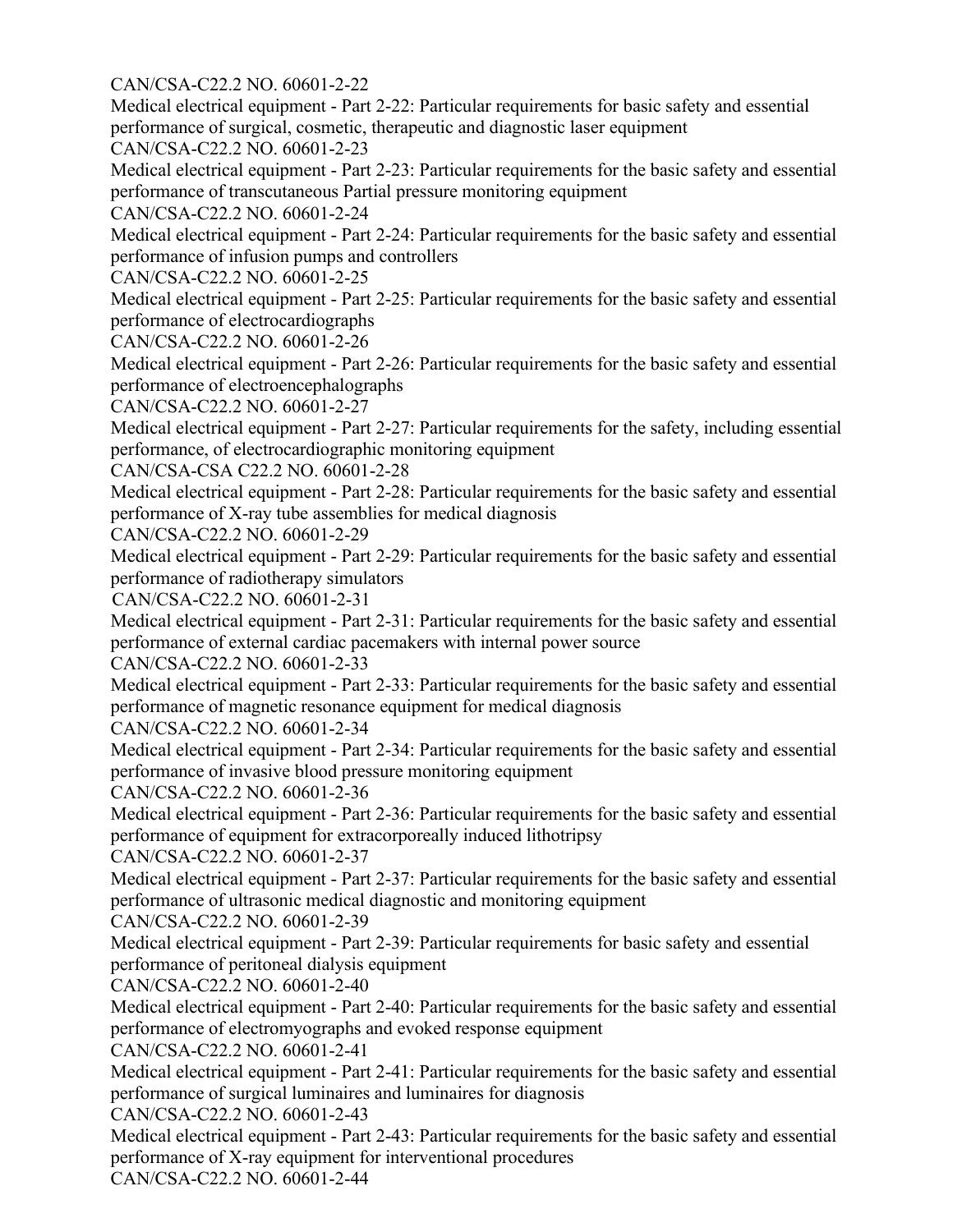Medical electrical equipment - Part 2-44: Particular requirements for the basic safety and essential performance of x-ray equipment for computed tomography

CAN/CSA-C22.2 NO. 60601-2-45

Medical electrical equipment - Part 2-45: Particular requirements the basic safety and essential performance of mammographic x-ray equipment and mammographic stereotactic devices CAN/CSA-CSA C22.2 NO. 60601-2-46

Medical electrical equipment - Part 2-46: Particular requirements for the basic safety and essential performance of operating tables

CAN/CSA-C22.2 NO. 60601-2-47

Medical electrical equipment - Part 2-47: Particular requirements for the basic safety and essential performance of ambulatory electrocardiographic systems

CAN/CSA-C22.2 NO. 60601-2-49

Medical electrical equipment - Part 2-49: Particular requirements the basic safety and essential performance of multifunction patie monitoring equipment

CAN/CSA-C22.2 NO. 60601-2-50

Medical electrical equipment – Part 2-50: Particular requirements for the basic safety and essential performance of infant phototherapy equipment

CAN/CSA-C22.2 NO. 60601-2-52

Medical electrical equipment - Part 2-52: Particular requirements for the basic safety and essential performance of medical beds

CAN/CSA-C22.2 NO. 60601-2-54

Medical electrical equipment - Part 2-54: Particular requirements for the basic safety and essential performance of x-ray equipment for radiography and radioscopy

CAN/CSA-C22.2 NO. 60601-2-57

Medical electrical equipment - Part 2-57: Particular requirements for the basic safety and essential performance of non-laser light source equipment intended for the therapeutic, diagnostic,

monitoring and cosmetic/aesthetic use

CAN/CSA-C22.2 NO. 60601-2-62

Medical electrical equipment - Part 2-62: Particular requirements for the basic safety and essential performance of high intensity therapeutic ultrasound (HITU) equipment

CAN/CSA-C22.2 NO. 60601-2-63

Medical electrical equipment - Part 2-63: Particular requirements for the basic safety and essential performance of dental extra-oral X-ray equipment

CAN/CSA-C22.2 NO. 60601-2-64

Medical electrical equipment - Part 2-64: Particular requirements for the basic safety and essential performance of light ion beam medical electrical equipment

CAN/CSA-C22.2 NO. 60601-2-65

Medical electrical equipment - Part 2-65: Particular requirements for the basic safety and essential performance of dental intra-oral X-ray equipment

CAN/CSA-C22.2 NO. 60601-2-66

Medical electrical equipment - Part 2-66: Particular requirements for the basic safety and essential performance of hearing instruments and hearing instrument systems

CAN/CSA-C22.2 NO. 60601-2-68

Medical electrical equipment - Part 2-68: Particular requirements for the basic safety and essential performance of X-ray-based image-guided radiotherapy equipment for use with electron accelerators, light ion beam therapy equipment and radionuclide beam therapy equipment CAN/CSA-C22.2 NO. 80601-2-12

Medical electrical equipment - Part 2-12: Particular requirements for basic safety and essential performance of critical care ventilators

CAN/CSA-C22.2 NO. 80601-2-13

Medical electrical equipment - Part 2-13: Particular requirements for basic safety and essential performance of an anaesthetic workstation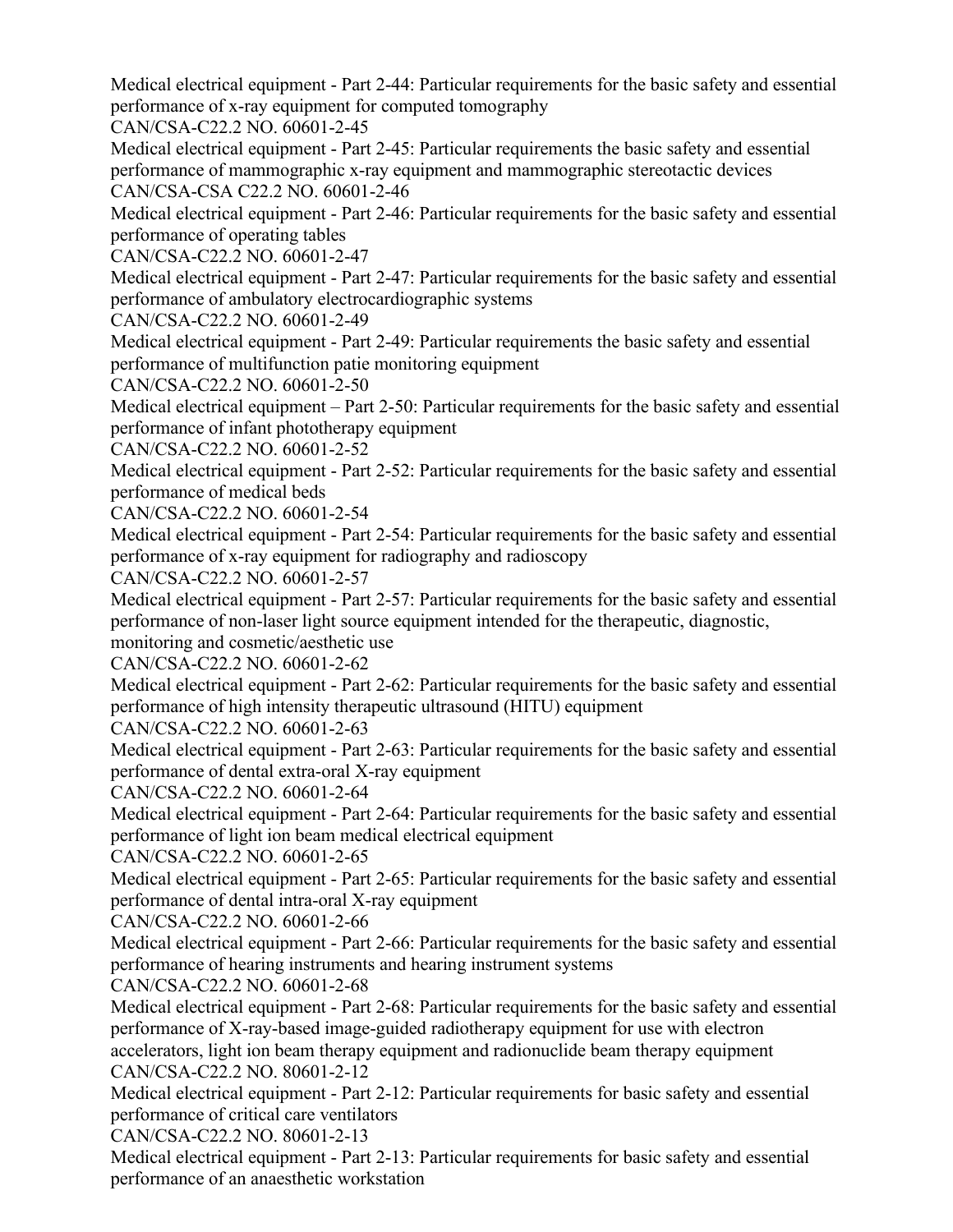## CAN/CSA-C22.2 NO. 80601-2-30

Medical electrical equipment - Part 2-30: Particular requirements for the basic safety and essential performance of automated non-invasive sphygmomanometers

CAN/CSA-C22.2 NO. 80601-2-35

Medical electrical equipment-Part 2-35: Particular requirements for the basic safety and essential performance of heating devices using blankets, pads or mattresses and intended for heating in medical use

CAN/CSA-C22.2 NO. 80601-2-55

Medical electrical equipment - Part 2-55: Particular requirements for the basic safety and essential performance of respiratory gas monitors

CAN/CSA-C22.2 NO. 80601-2-56

Medical electrical equipment - Part 2-56: Particular requirements for basic safety and essential performance of clinical thermometers for body temperature measurement

CAN/CSA-C22.2 NO. 80601-2-58

Medical electrical equipment - Part 2-58: Particular requirements for the basic safety and essential performance of lens removal devices and vitrectomy devices for ophthalmic surgery

CAN/CSA-C22.2 NO. 80601-2-59

Medical electrical equipment - Part 2-59: Particular requirements for the basic safety and essential performance of screening thermographs for human febrile temperature screening

CAN/CSA-C22.2 NO. 80601-2-60

Medical electrical equipment - Part 2-60: Particular requirements for the basic safety and essential performance of dental equipment

CAN/CSA- C22.2 NO. 80601-2-61

Medical electrical equipment - Part 2-61: Particular requirements for basic safety and essential performance of pulse oximeter equipment

CAN/CSA-C22.2 NO. 80601-2-67

Medical electrical equipment — Part 2-67: Particular requirements for basic safety and essential performance of oxygen conserving equipment

CAN/CSA-C22.2 NO. 80601-2-69

Medical electrical equipment - Part 2-69: Particular requirements for basic safety and essential performance of oxygen concentrator equipment

CAN/CSA-C22.2 NO. 80601-2-70

Medical electrical equipment — Part 2-70: Particular requirements for basic safety and essential performance of sleep apnoea breathing therapy equipment

CAN/CSA-C22.2 NO. 80601-2-71

Medical electrical equipment — Part 2-71: Particular requirements for the basic safety and essential performance of functional near-infrared spectroscopy (NIRS) equipment CAN/CSA-C22.2 NO. 80601-2-72

Medical electrical equipment — Part 2-72:

Particular requirements for basic safety and essential performance of home healthcare environment ventilators for ventilator dependent patients

CAN/CSA- C22.2 NO. 80601-2-74

Medical electrical equipment - Part 2-74: Particular requirements for basic safety and essential performance of respiratory humidifying equipment requirements

CAN/CSA- 80601-2-79

Medical Electrical Equipment - Part 2-79: Particular Requirements For Basic Safety And Essential Performance Of Ventilatory Support Equipment For Ventilatory Impairment ISO 80601-2-80

Medical Electrical Equipment - Part 2-80: Particular Requirements For Basic Safety And Essential Performance Of Ventilatory Support Equipment For Ventilatory Insufficiency CAN/CSA-CEI/IEC 1258:98 (R2002)

Guidelines for the Development and Use of Medical Electrical Equipment Educational Materials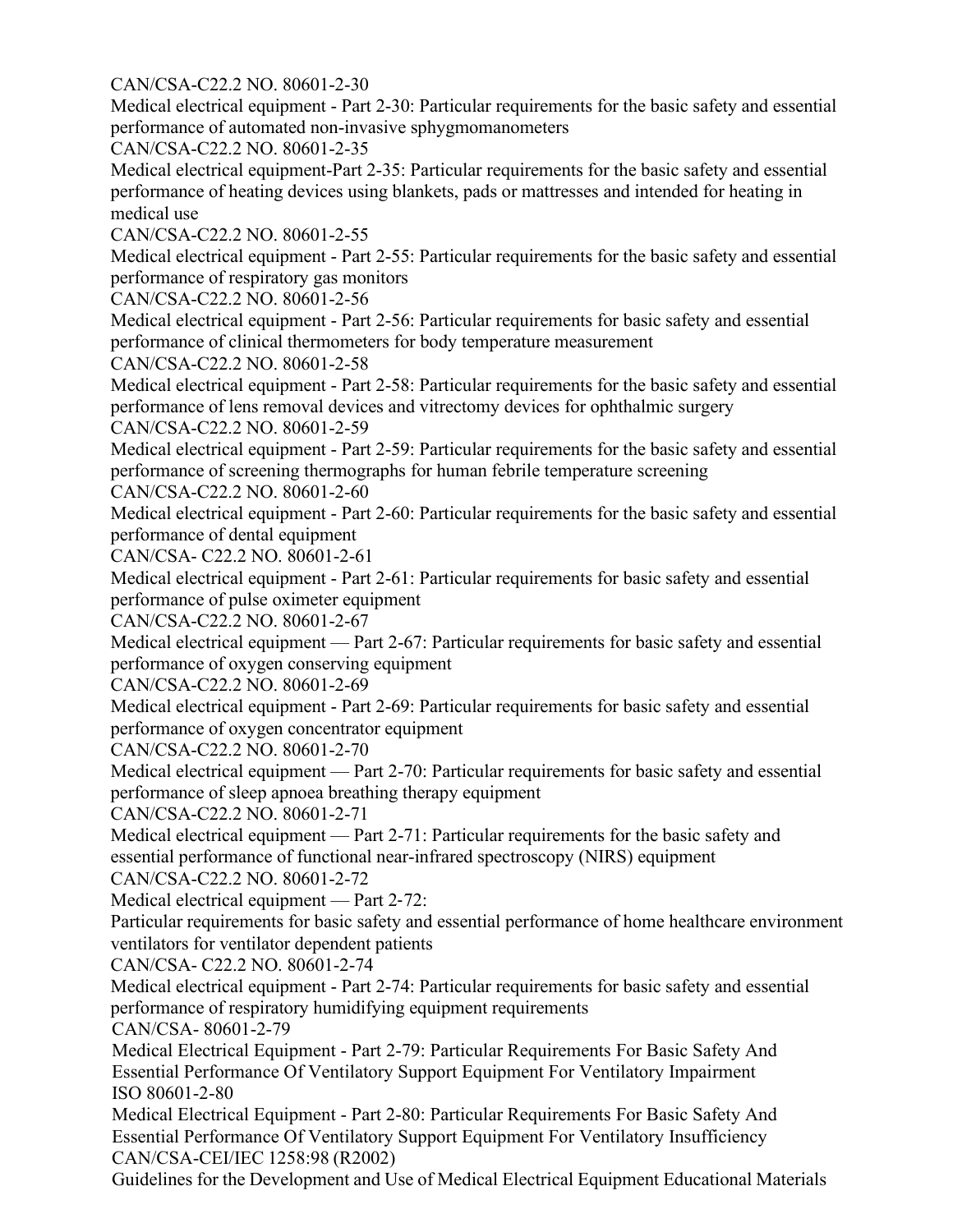### **Quality Management and General Aspects for Medical Devices**

CAN/CSA-ISO 13485:16 Medical devices - Quality management systems - Requirements for regulatory purposes CSA CEI/IEC 62304:14 (R2019) Medical device software - Software life cycle processes - CSA CEI/IEC 62304A:14 (R2019) Amendment 1:2018 to CSA CEI/IEC 62304:14 Medical device software - Software life cycle processes CAN/CSA-IEC 62366-1:15 (R2020) Medical devices — Part 1: Application of usability engineering to medical devices CAN/CSA-ISO 14971-07 (R2017) Medical Devices — Application of Risk Management to Medical Devices

## **Blood and Blood Components**

CSA-Z902:20 Blood and Blood Components

# **Child-Resistant Packaging**

CAN/CSA-Z76.1:16 Reclosable child-resistant

## **Extra Corporeal Circulation Technology**

CSA Z364.2.1-13 (R2018) Monitoring systems for hemodialysis equipment Z364.5-17 Safe installation and operation of hemodialysis and peritoneal dialysis in a home setting Z364.6-17 Quality management for kidney dialysis providers

# **Health Care Facilities**

PLUS 317 (Pub 2000) Guidelines for Elementary Assessments of Building Systems in Health Care Projects CSA Z317.1:16 Special Requirements for Plumbing Installations in Health Care Facilities CSA Z317.2:19 Special Requirements for Heating, Ventilation, and Air-Conditioning (HVAC) Systems in Health Care Facilities CSA Z317.5:17 Illumination design in Health Care Facilities CSA Z317.10:21 Handling of health care waste materials CSA Z317.11:17 Area Measurement for Health Care Facilities CSA Z317.13:17 Infection Control during Construction or Renovation, and maintenance of Health Care Facilities CSA Z317.14:17 Wayfinding for health care facilities CSA Z8000:18 Canadian health care facilities CAN/CSA-Z8001:13 (R2018)